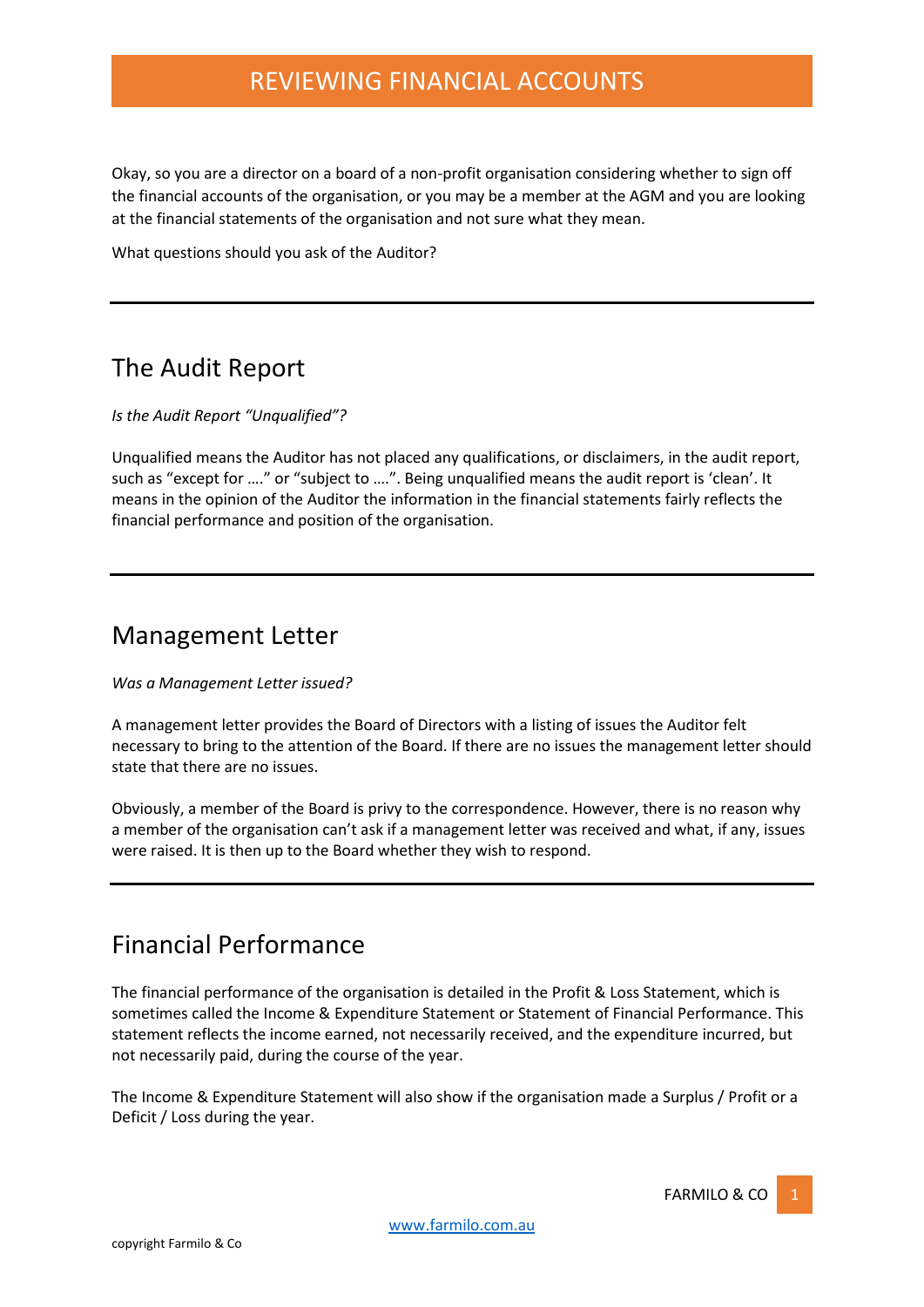## REVIEWING FINANCIAL ACCOUNTS

Review the various line items in the Income & Expenditure Statement for reasonableness. How do they compare with last year? Do they look reasonable to you?

It should be noted that the organisation should be wanting to make a Surplus or Profit. And note, that the word 'Profit' is not a dirty word. Profit allows for the organisation to grow and to allow a flexibility within the organisation to explore efficiency, productivity options, and alternative avenues of success.

Profit also allows you to spend money in areas which sometimes the funding agreement may disallow. For example, marketing and capital improvements are just two areas usually not catered for by grant funding.

So, if an organisation were to make a loss, ask whether this is sustainable. If the organisation has a profit, ask what the organisation will be doing with the additional funds.

### Financial Position

The financial position of the organisation is given in the Balance Sheet, sometimes called the Statement of Financial Position. The balance sheet is a statement of the financial worth of the organisation, what assets are owned and what liabilities are owed at the date of the last day of the financial year.

Some typical questions which ought to be considered are:

*Is there enough cash to cover the immediate liabilities owing?* Compare the value of cash and bank to the value of the current liabilities.

#### *Are there enough assets to cover all the liabilities?*

Compare the current assets to the total liabilities (ignoring at first the non-current assets)? Noncurrent assets sometimes are overvalued in the financial statements if they have to be sold at a firesale auction in a hurry if the organisation is closing.

#### *How self-sufficient is the organisation?*

Compare the value of cash to operating expenditure in the income & expenditure statement. The Auditor should be able to work out in terms of weeks how long your cash would last if no income were to come in for a while.

#### *Are all tax liabilities paid up to-date?*

Review the balance sheet in the current liabilities area to see what, if any, tax liabilities (eg GST, PAYG, Super) are owing?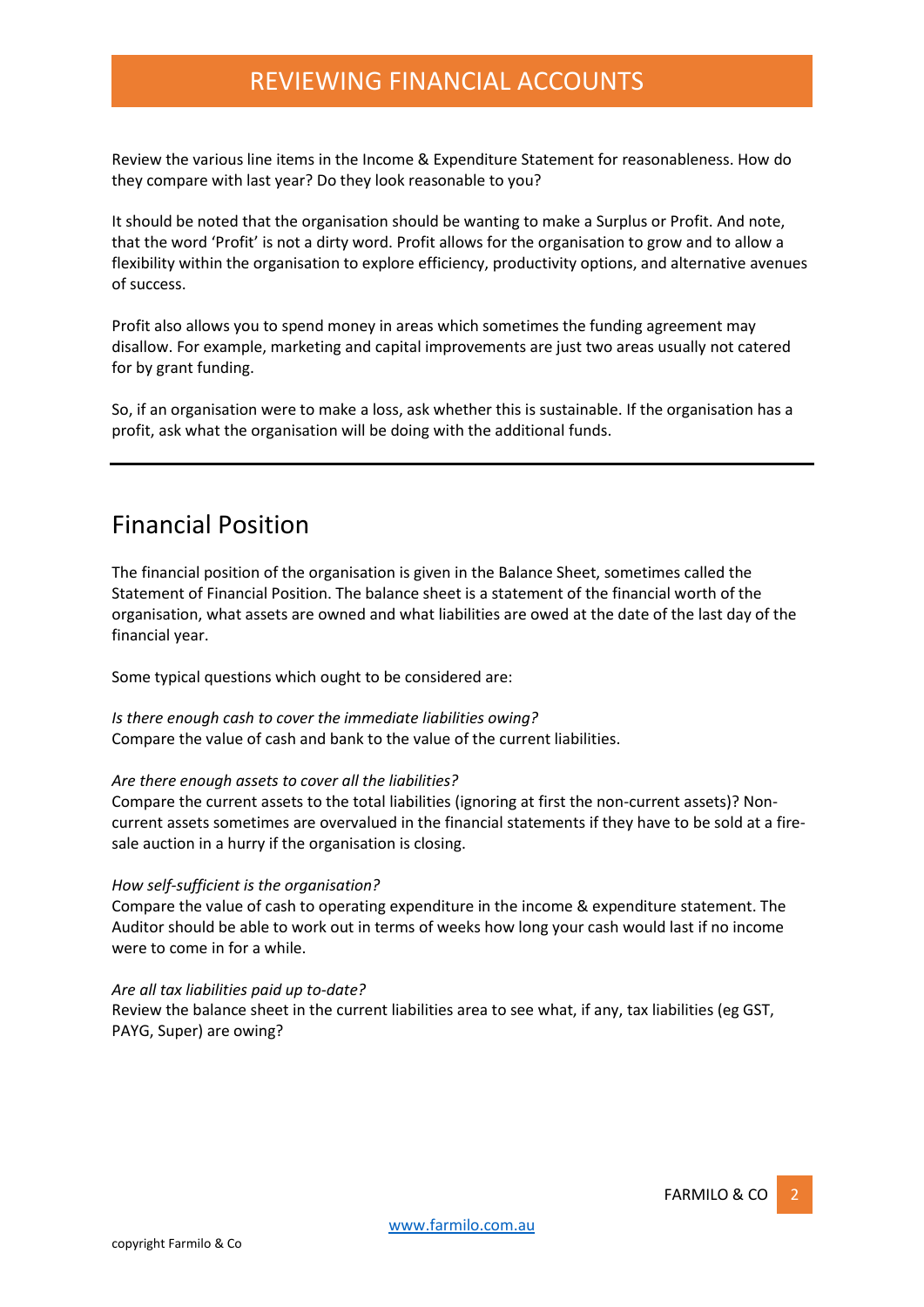## REVIEWING FINANCIAL ACCOUNTS

*Are the employee leave provisions sufficient to cover employee entitlements?* Review the balance sheet to see how much, if any, provisions have been raised for employee entitlements such as annual leave, redundancy, and long service leave. If so, are the amounts reasonable. The Auditor should be able to answer.

#### *Have any contingencies been brought to account?*

These may not necessarily have been brought to account in the balance sheet. However, there may be a Note in the financial statements discussing this point. A contingency may be noted due to an unresolved legal dispute, or a matter which may or may not affect the organisation in the future. Ask the Auditor. In this case, the Auditor may refer to the Board who should be more conversant with the issue.

### Who can be your Auditor?

An audit can only be undertaken by a person who is independent of the organisation and who can provide their opinion without fear or favour, and who is qualified to the extent required by the relevant Act and by any funding agreement.

Accordingly, the following persons should **not** be your Auditor:

- o Any employee or associate of any employee.
- o Any director or shareholder or member of the organisation or any associates of them.
- o Any person not qualified under the terms of any relevant funding agreement.
- $\circ$  Any person not qualified under the relevant Act under which your organisation is regulated.
- o Any independent accountant or bookkeeper who does the primary financial data accounting / bookkeeping or any associates of them.

Greg Farmilo is a Chartered Accountant and Registered Company Auditor and a Registered SMSF Auditor. He is qualified to audit company accounts under ASIC, ORIC, the ACNC and under the Associations Incorporated Act (NSW).